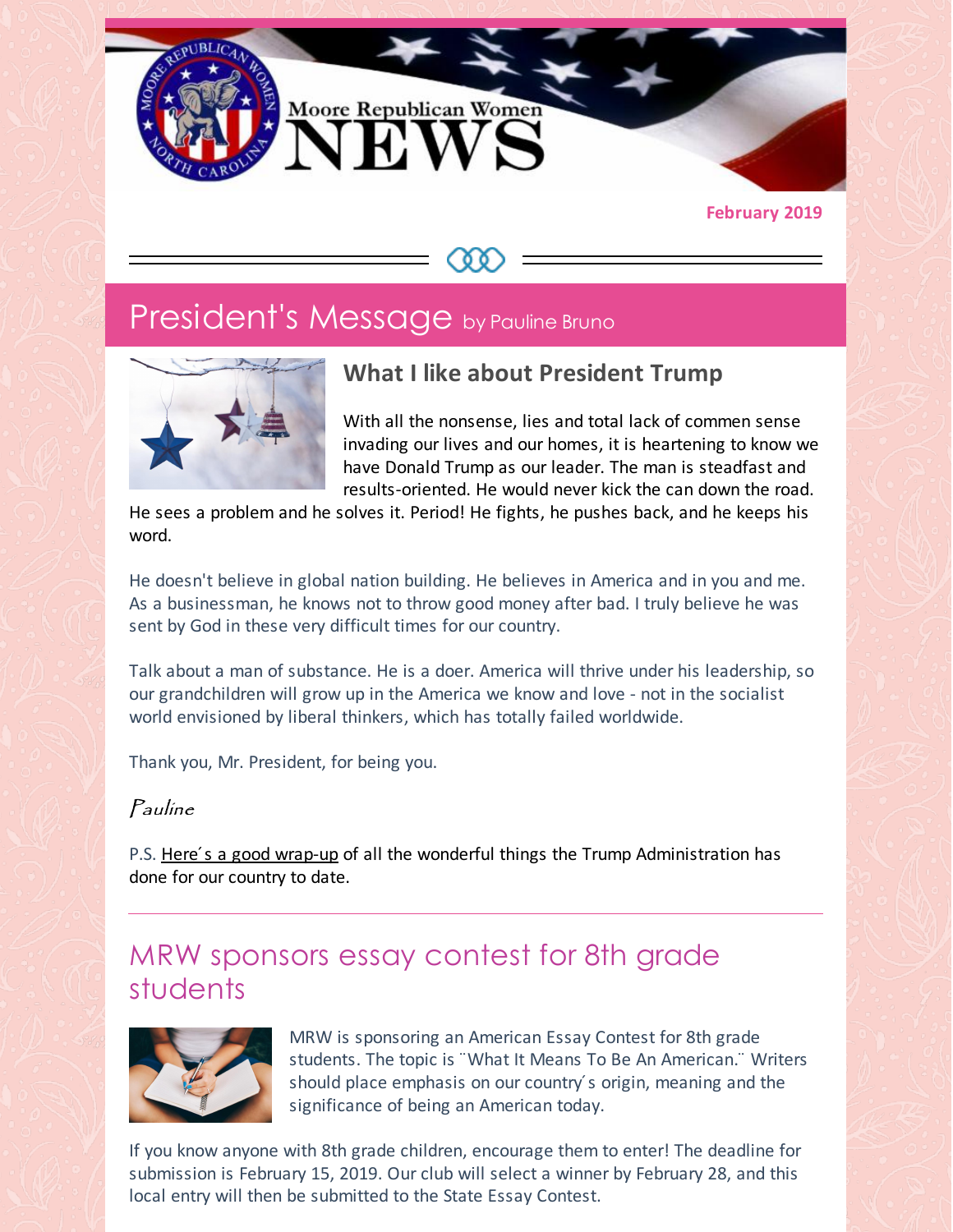MRW will award a prize of \$300. Winnings at the state level will be another \$300.

If [anyone](mailto:pbruno46@gmail.com) you know wants to submit an entry, please have them email it to Pauline Bruno.

#### Come to the February 4 MRW Luncheon!



Its not too late to RSVP! Deadline is January 29 at noon.

Here's the full information about guest speaker, menu, Caring for America donations and more...

Make your reservation today!

**[Luncheon](https://files.constantcontact.com/30571cb6701/2f0b5814-0658-418f-8128-4f5304ff6f56.pdf) Info and RSVP**

### **Update on MRW goals**



#### **#1. Increase membership by 15%.**

Many thanks to those of you who invited guests to our February luncheon!

In addition, we placed ads in The Pilot, The Sandhills Sentinel, The Pinestraw and the Seven Lakes paper, inviting people to our event. And we are publicizing the Essay Contest (see article above) as a way to draw in more people.

We're also working on **Goal #2** (getting more mentions in The Pilot), and on achieving **Goals #3 and #4**, which focus on getting our members more involved in political events and supporting the President/Republican representatives. Stay tuned!

## MRW Book Club meets February 11



We're having a great time in this new book club. It's a unique opportunity to read books that inform our views on culture, politics, history and more.

Join us! Our next book is Tucker Carlson´s ¨Ship of Fools,¨ and we'll meet Monday, February 11, 2019 at Republican Headquarters in Olmsted Village at 4:00 p.m.

If you're interested in attending, contact [Pauline](mailto:pbruno46@gmail.com) Bruno.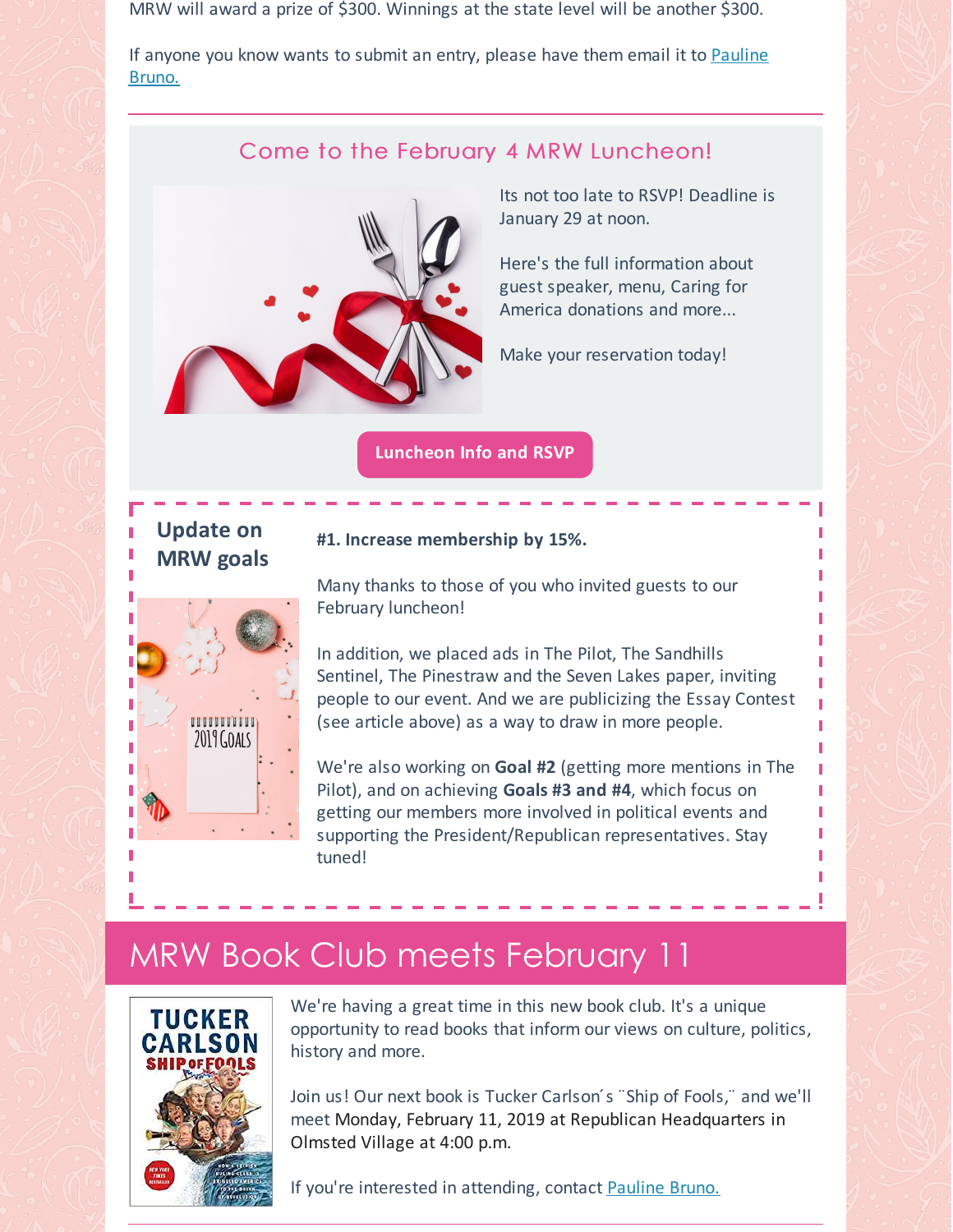# Membership update by Mariann Benway

Please welcome our newest member, **Alice Pardy!**

LAST CALL: The deadline for membership dues was December 31. If you haven't paid your dues, please do so now! Send your check for \$30, payable to MRW, to Moore Republican Women, P.O. Box 3654, Pinehurst, NC 28374.

Not sure if you paid? Email [mariannbenway@me.com](mailto:mariannbenway@me.com) or call 910-949-3856.

# Last chance to attend Reagan Dinner

**The Moore County GOP is hosting its Sixth Annual Ronald Reagan Dinner Fundraiser** It's not sold out yet! Get your tickets [here.](https://www.mcncgop.com/2019-ronald-reagan-dinner.html)

Date: February 9, 2019 Time: Sponsors Reception 5:30 - 6:30 PM General Reception: 6:00 - 7:00 PM Dinner: 7:00 - 10:00 PM Place: Pinehurst Resort & Country Club General Admission: \$100 per guest



## Box Tops for Education by Kimberly Lindenberger



Please continue to support The Academy of Moore County by cutting out and donating Box Tops for Education. This is a joint project between Moore Republican Women and the Moore County Republican Men's Club.

Box Tops for Education 10 cent coupons are located on the exterior packaging of the following products: Betty Crocker items, Finish dishwasher pods, General Mills cereal, Hefty trash bags, Kleenex tissues,

Land O Lakes butter, Lysol household cleaners, Motts apple sauce, Nature Valley granola bars, Progresso soup, Reynolds parchment paper, and Ziploc storage bags.

When you sign in at the monthly luncheon, please look for a poster and jar at the Caring for America table. You can put your Box Tops in there. Thank you.



#### A final note of Christmas cheer!

These toys collected by MRW were delivered by Military Missions in Action to military families at Christmas. Our members came through once again!

## Just for laughs...